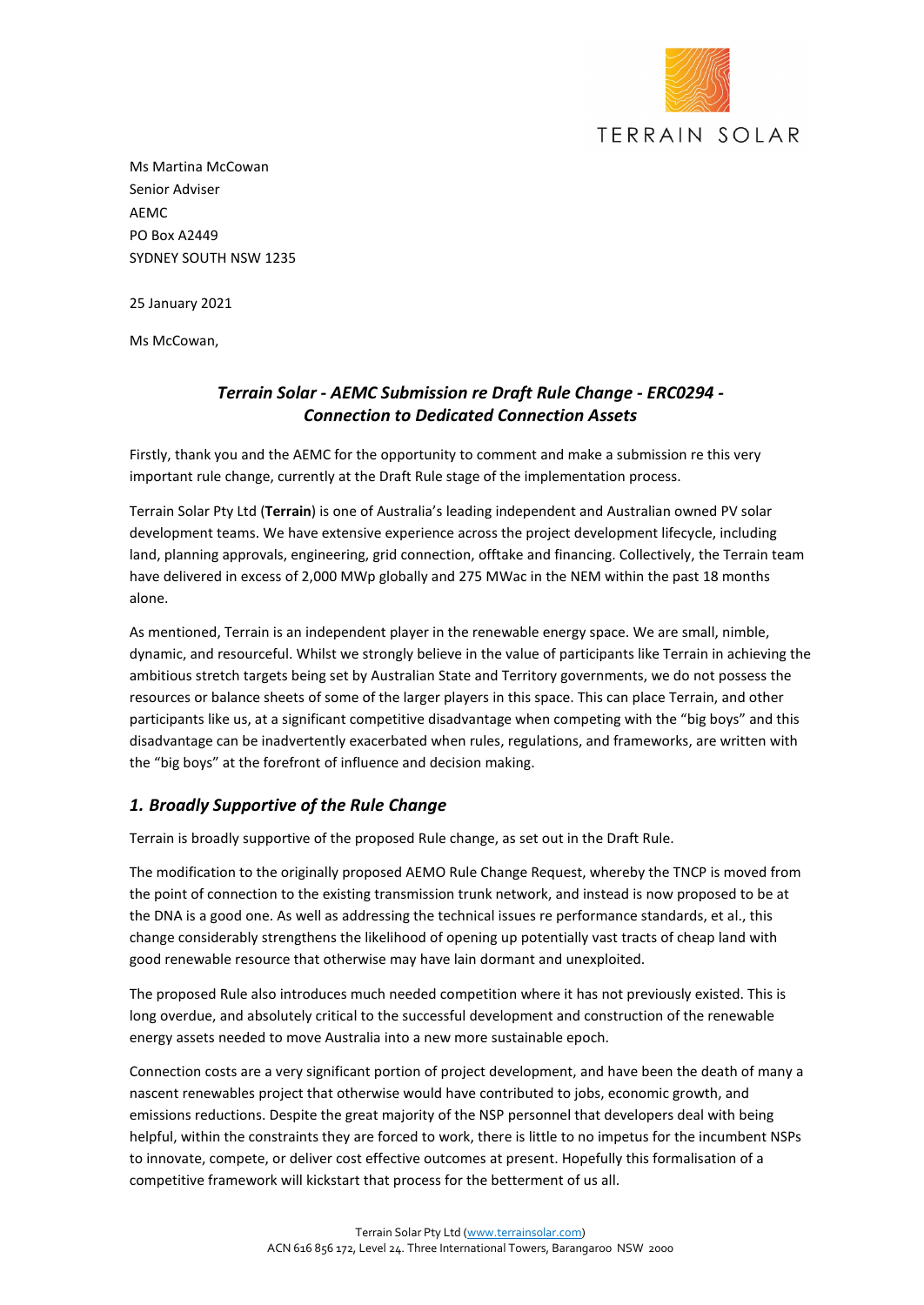We also note that within the Draft Rule Change (section 2.1) there is a proposal to remove the ownership restrictions on IUSA, such that there will no longer be the requirement / restriction whereby the IUSA cannot be owned by the same entity as the generator asset connecting to the IUSA.

This is a significant step change. We support this proposal very strongly. It will remove what was an unwieldy and largely unworkable framework (as evidenced by the lack of proponents that have delivered projects on this basis to this point), and will actually open this IUSA space up to competitive tension, as opposed to the pretence of competitive tension that looks good on paper but is all but pointless in actuality.

## *2. Concerns re the Draft Rule Change*

Terrain does have some reservations, and harbour some concerns about the currently proposed rule. These are set out below:

- 1. The 30km minimum distance trigger for categorizing connection assets seems arbitrary. From where was this parameter devolved? What was the logic behind it, and where are the workings to demonstrate how that number was chosen?
	- a. This sets a high, and costly bar, to be achieved before the proponent/s is afforded the access rights protections proposed under the Draft Rule Change.
	- b. This places smaller proponents such as Terrain, without the deep pockets of the "big boys" at a considerable competitive disadvantage.
	- c. By affording similar access rights protections to ANY proponent who funds the construction of network assets, so that they can defray costs for any other projects connecting to that infrastructure as well, the playing field would become much more level.
- 2. There is the opportunity for the law of unintended consequences to deliver further unfair benefits to vertically integrated players in the industry at the expense of all others.
	- a. Where a company or group seeks to own assets across the supply chain, for instance regulated monopoly networks, and generation assets (Spark for example), there exists a very possible scenario where that proponent could:
		- i. Construct and own a DNA (teeing off the monopoly transmission network they already own / operate);
		- ii. Defray the entirety of the DNA connection costs across other generation assets connecting to that DNA;
		- iii. Construct and operate their own generation assets behind the DNA; and
		- iv. As a result effectively deliver themselves a generation asset with ZERO connection costs at the DNA (and perhaps further upstream).
	- b. This scenario, whilst an unintended consequence of the Draft Rule Change, would provide that vertically integrated player with an unfair competitive advantage in the form of a much lower delivered cost of energy, thus handing them significant and unwarranted market power in terms of both selling the energy generated at a lower price point then competitors could afford, and / or delivering outsized profits should the generation be sold at market prices.
	- c. This is of course additional to the return on investment that the DNA owner will seek and earn on the infrastructure assets.
	- d. This is a scenario that must be avoided in order to ensure a competitive market framework outcome, and the Draft Rule Change should be amended to incorporate safeguards to ensure the market is not distorted and corrupted.
- 3. Interface works or "cut-in works" are listed as non-contestable. What sets the boundaries of "cut-in works"? For example, design and construction of switching stations for cutting into an existing TNSP line should not be considered part of "cut-in works", these should be contestable. The actual